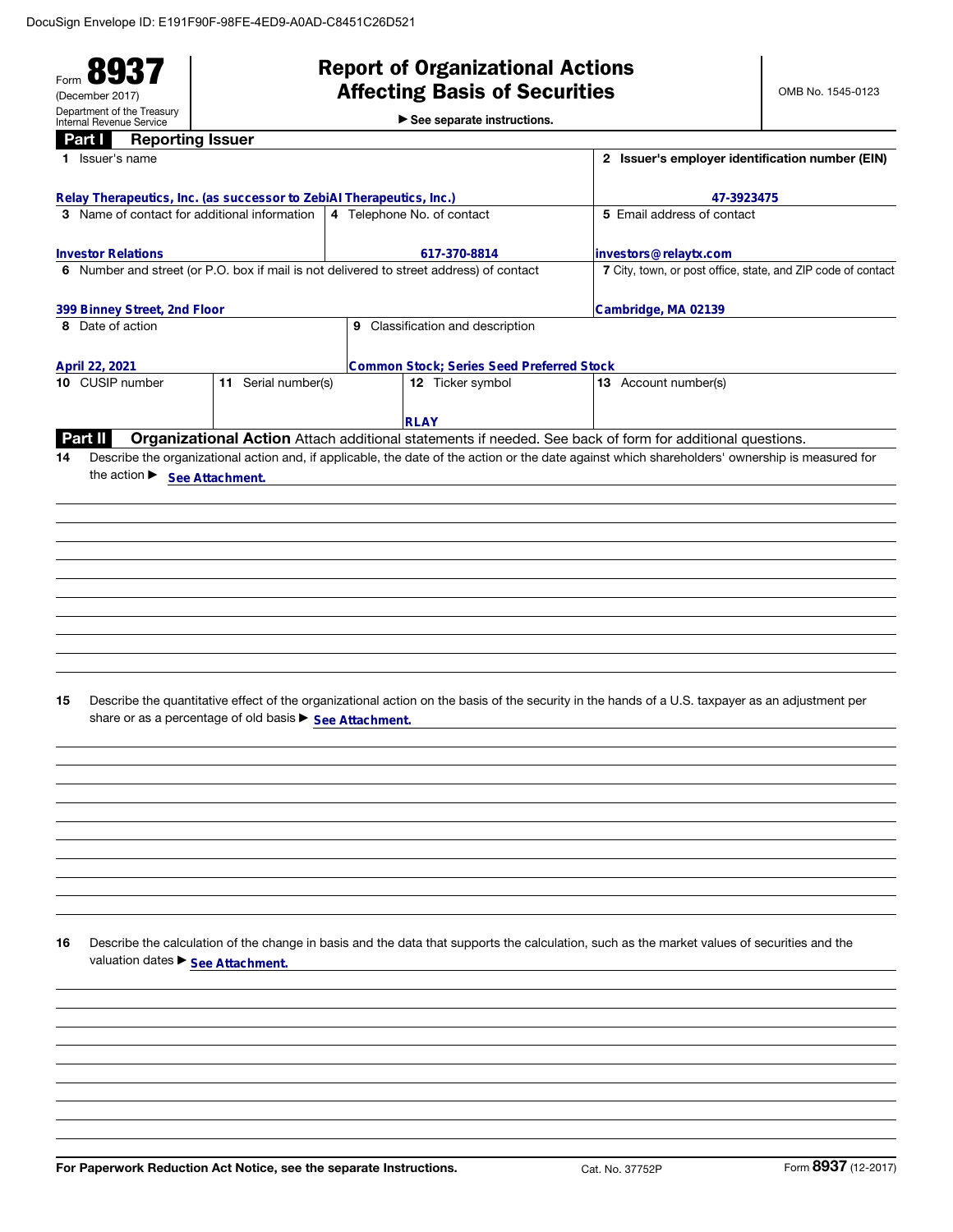| Form 8937 (12-2017) |                   |                                                         |                  |                                                                                                                                                                                                                                                                                                                          |                      |                             |  |                                    | Page 2      |  |
|---------------------|-------------------|---------------------------------------------------------|------------------|--------------------------------------------------------------------------------------------------------------------------------------------------------------------------------------------------------------------------------------------------------------------------------------------------------------------------|----------------------|-----------------------------|--|------------------------------------|-------------|--|
| Part II             |                   | <b>Organizational Action (continued)</b>                |                  |                                                                                                                                                                                                                                                                                                                          |                      |                             |  |                                    |             |  |
| 17                  |                   |                                                         |                  | List the applicable Internal Revenue Code section(s) and subsection(s) upon which the tax treatment is based $\blacktriangleright$                                                                                                                                                                                       |                      |                             |  | See Attachment.                    |             |  |
|                     |                   |                                                         |                  |                                                                                                                                                                                                                                                                                                                          |                      |                             |  |                                    |             |  |
|                     |                   |                                                         |                  |                                                                                                                                                                                                                                                                                                                          |                      |                             |  |                                    |             |  |
|                     |                   |                                                         |                  |                                                                                                                                                                                                                                                                                                                          |                      |                             |  |                                    |             |  |
|                     |                   |                                                         |                  |                                                                                                                                                                                                                                                                                                                          |                      |                             |  |                                    |             |  |
|                     |                   |                                                         |                  |                                                                                                                                                                                                                                                                                                                          |                      |                             |  |                                    |             |  |
|                     |                   |                                                         |                  |                                                                                                                                                                                                                                                                                                                          |                      |                             |  |                                    |             |  |
|                     |                   |                                                         |                  |                                                                                                                                                                                                                                                                                                                          |                      |                             |  |                                    |             |  |
|                     |                   |                                                         |                  |                                                                                                                                                                                                                                                                                                                          |                      |                             |  |                                    |             |  |
|                     |                   |                                                         |                  |                                                                                                                                                                                                                                                                                                                          |                      |                             |  |                                    |             |  |
|                     |                   |                                                         |                  |                                                                                                                                                                                                                                                                                                                          |                      |                             |  |                                    |             |  |
|                     |                   |                                                         |                  |                                                                                                                                                                                                                                                                                                                          |                      |                             |  |                                    |             |  |
| 18                  |                   | Can any resulting loss be recognized? > See Attachment. |                  |                                                                                                                                                                                                                                                                                                                          |                      |                             |  |                                    |             |  |
|                     |                   |                                                         |                  |                                                                                                                                                                                                                                                                                                                          |                      |                             |  |                                    |             |  |
|                     |                   |                                                         |                  |                                                                                                                                                                                                                                                                                                                          |                      |                             |  |                                    |             |  |
|                     |                   |                                                         |                  |                                                                                                                                                                                                                                                                                                                          |                      |                             |  |                                    |             |  |
|                     |                   |                                                         |                  |                                                                                                                                                                                                                                                                                                                          |                      |                             |  |                                    |             |  |
|                     |                   |                                                         |                  |                                                                                                                                                                                                                                                                                                                          |                      |                             |  |                                    |             |  |
|                     |                   |                                                         |                  |                                                                                                                                                                                                                                                                                                                          |                      |                             |  |                                    |             |  |
|                     |                   |                                                         |                  |                                                                                                                                                                                                                                                                                                                          |                      |                             |  |                                    |             |  |
|                     |                   |                                                         |                  |                                                                                                                                                                                                                                                                                                                          |                      |                             |  |                                    |             |  |
|                     |                   |                                                         |                  |                                                                                                                                                                                                                                                                                                                          |                      |                             |  |                                    |             |  |
|                     |                   |                                                         |                  |                                                                                                                                                                                                                                                                                                                          |                      |                             |  |                                    |             |  |
|                     |                   |                                                         |                  |                                                                                                                                                                                                                                                                                                                          |                      |                             |  |                                    |             |  |
| 19                  |                   |                                                         |                  | Provide any other information necessary to implement the adjustment, such as the reportable tax year ▶ See Attachment.                                                                                                                                                                                                   |                      |                             |  |                                    |             |  |
|                     |                   |                                                         |                  |                                                                                                                                                                                                                                                                                                                          |                      |                             |  |                                    |             |  |
|                     |                   |                                                         |                  |                                                                                                                                                                                                                                                                                                                          |                      |                             |  |                                    |             |  |
|                     |                   |                                                         |                  |                                                                                                                                                                                                                                                                                                                          |                      |                             |  |                                    |             |  |
|                     |                   |                                                         |                  |                                                                                                                                                                                                                                                                                                                          |                      |                             |  |                                    |             |  |
|                     |                   |                                                         |                  |                                                                                                                                                                                                                                                                                                                          |                      |                             |  |                                    |             |  |
|                     |                   |                                                         |                  |                                                                                                                                                                                                                                                                                                                          |                      |                             |  |                                    |             |  |
|                     |                   |                                                         |                  |                                                                                                                                                                                                                                                                                                                          |                      |                             |  |                                    |             |  |
|                     |                   |                                                         |                  |                                                                                                                                                                                                                                                                                                                          |                      |                             |  |                                    |             |  |
|                     |                   |                                                         |                  |                                                                                                                                                                                                                                                                                                                          |                      |                             |  |                                    |             |  |
|                     |                   |                                                         |                  |                                                                                                                                                                                                                                                                                                                          |                      |                             |  |                                    |             |  |
|                     |                   |                                                         |                  |                                                                                                                                                                                                                                                                                                                          |                      |                             |  |                                    |             |  |
|                     |                   |                                                         |                  | Under penalties of perjury, I declare that I have examined this return, including accompanying schedules and statements, and to the best of my knowledge and<br>belief, it is true, correct, and complete. Declaration of preparer (other than officer) is based on all information of which preparer has any knowledge. |                      |                             |  |                                    |             |  |
| Sign                |                   | DocuSigned by:                                          |                  |                                                                                                                                                                                                                                                                                                                          |                      |                             |  |                                    |             |  |
| <b>Here</b>         | 0m<br>Signature ▶ |                                                         |                  | Date $\blacktriangleright$                                                                                                                                                                                                                                                                                               |                      | March 31, 2022              |  |                                    |             |  |
|                     |                   |                                                         | 6A57AE204A59486. |                                                                                                                                                                                                                                                                                                                          |                      |                             |  |                                    |             |  |
|                     |                   | Print your name > Thomas Catinazzo                      |                  |                                                                                                                                                                                                                                                                                                                          |                      | Title $\blacktriangleright$ |  | <b>Chief Financial Officer</b>     |             |  |
| Paid                |                   | Print/Type preparer's name                              |                  |                                                                                                                                                                                                                                                                                                                          | Preparer's signature | Date                        |  | $Check$    <br>if<br>self-employed | <b>PTIN</b> |  |
| <b>Preparer</b>     | Firm's name<br>▸  |                                                         |                  |                                                                                                                                                                                                                                                                                                                          |                      |                             |  | Firm's EIN ▶                       |             |  |
| <b>Use Only</b>     |                   | Firm's address ▶                                        |                  |                                                                                                                                                                                                                                                                                                                          |                      |                             |  | Phone no.                          |             |  |
|                     |                   |                                                         |                  | Send Form 8937 (including accompanying statements) to: Department of the Treasury, Internal Revenue Service, Ogden, UT 84201-0054                                                                                                                                                                                        |                      |                             |  |                                    |             |  |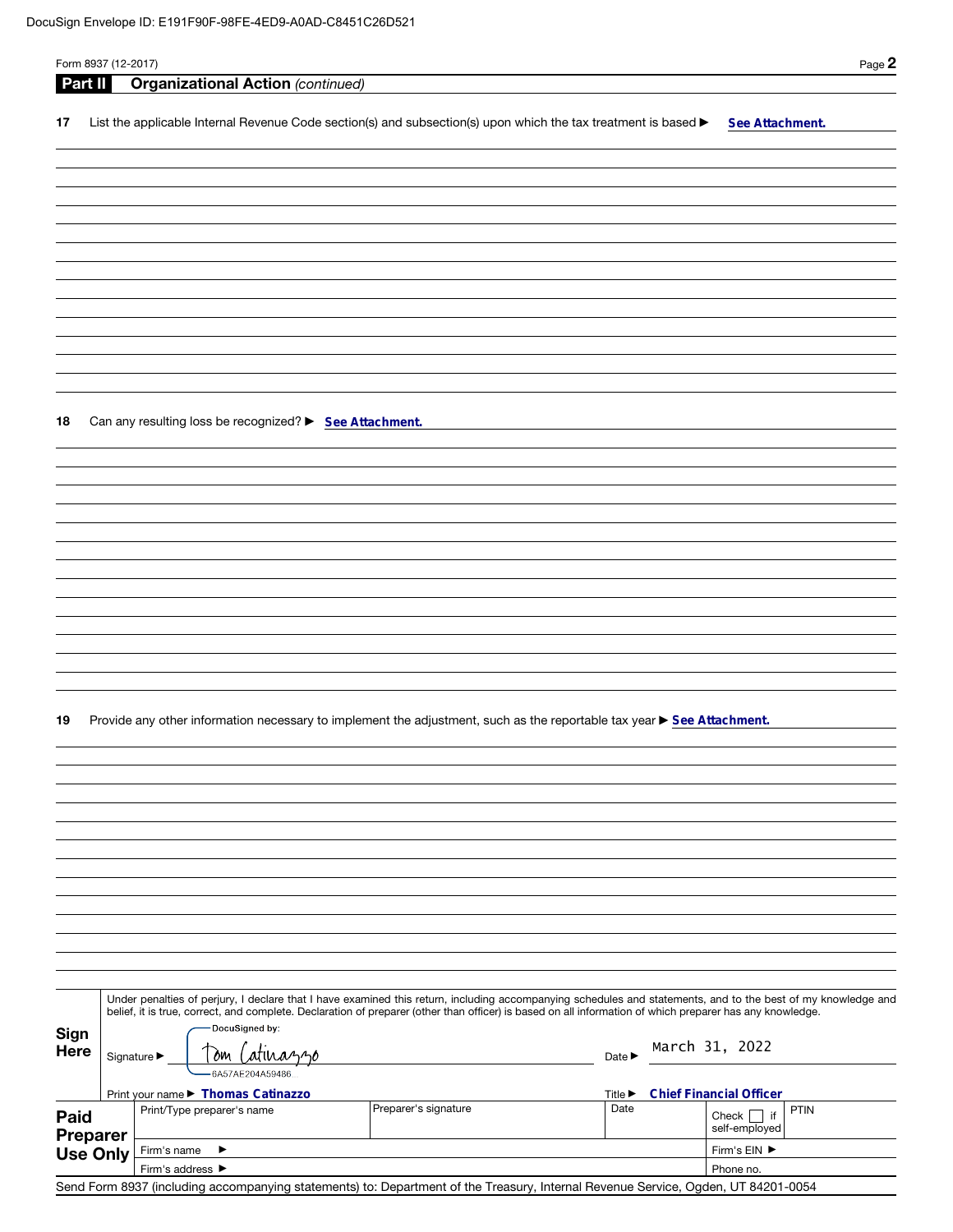**Relay Therapeutics, Inc. ("Relay Therapeutics") (successor to ZebiAI Therapeutics, Inc. ("ZebiAI")) EIN: 47-3923475 Attachment to Form 8937** 

**The information contained herein is being provided pursuant to the requirements of Section 6045B of the Internal Revenue Code of 1986, as amended (the "Code"), and includes a general summary regarding the application of certain U.S. federal income tax laws and regulations related to the effects of the Merger (as defined below) on securities. The information contained herein does not constitute tax advice and does not purport to be complete or describe the tax consequences that may apply to particular persons or categories of persons. Holders of ZebiAI Capital Stock (as defined below) are encouraged to consult their independent tax advisors regarding the particular consequences of the Merger to them (including the applicability and effect of all federal, state, local and non-U.S. laws). Capitalized terms that are not defined in this Attachment to Form 8937 have the meaning assigned to them under the Merger Agreement (as defined below).**

### **Line 14**

On April 22, 2021 (the "Closing Date"), Relay Therapeutics completed the acquisition of ZebiAI by way of two mergers with direct wholly-owned subsidiaries of Relay Therapeutics as follows: (i) Elixir Merger Sub I, Inc. ("First Merger Sub") merged with and into ZebiAI with ZebiAI continuing as the surviving entity ("First Merger"), and (ii) promptly following the First Merger, ZebiAI merged with and into Elixir Merger Sub II, LLC ("Second Merger Sub") with Second Merger Sub continuing as the surviving entity (the "Second Merger" and together with the First Merger, collectively, the "Merger"). The Merger was carried out pursuant to an Agreement and Plan of Merger between Relay Therapeutics, First Merger Sub, Second Merger Sub, ZebiAI and Representative, dated April 15, 2021 (the "Merger Agreement").

As a result of the Merger, each issued and outstanding share of ZebiAI common stock, par value \$0.0001, and Series Seed Preferred Stock, par value \$0.0001, (collectively, "ZebiAI Capital Stock") was, subject to the terms and conditions of the Merger Agreement, converted into the following:

- (a). Approximately 0.0835 shares of Relay Therapeutics' common stock, par value \$0.001 ("Relay Stock");
- (b). Approximately \$0.7529 in cash;
- (c). A contingent right to receive a number of shares of Relay Stock equal to the applicable Per Share Milestone Consideration upon achievement of a Milestone;
- (d). A contingent right to receive a cash payment in an amount equal to the Per Share Earnout Consideration upon the occurrence of an Earnout Trigger; and
- (e). The right to receive a per-share portion of each of the Expense Fund Amount and Adjustment Escrow Amount, each as divided by the fully diluted shares of ZebiAI Capital Stock, when and to the extent such amounts are released.

No holder of ZebiAI Capital Stock was issued a fractional share of Relay Stock in the Merger, but instead, any shares of Relay Stock issuable to a single stockholder were aggregated and then rounded up to the nearest whole number.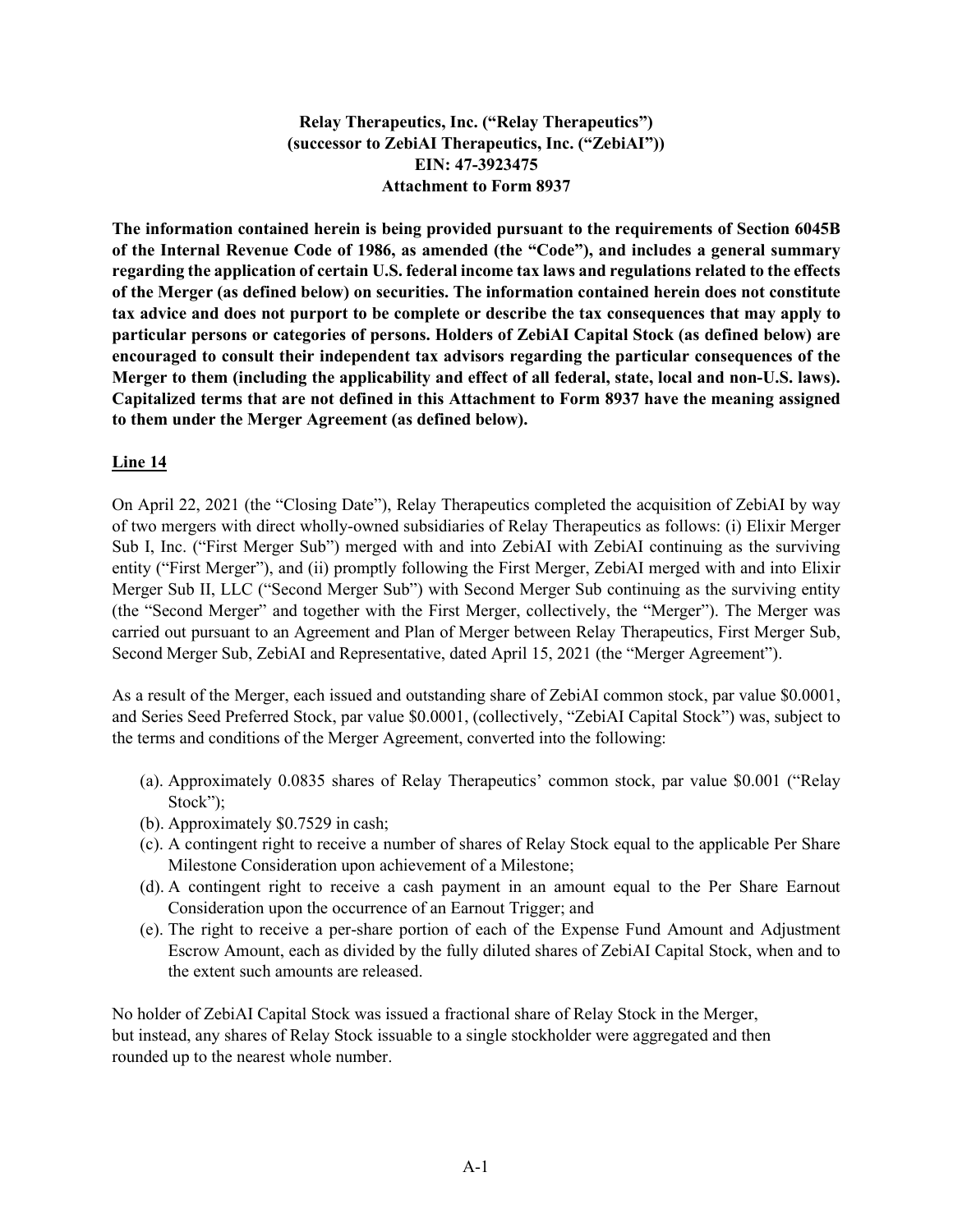Additional details regarding the Merger and a copy of the Merger Agreement can be found in the Current Report on Form 8-K filed by Relay Therapeutics with the U.S. Securities and Exchange Commission on April 16, 2021 (File No. 001-39385), which is available at [www.sec.gov.](http://www.sec.gov/)

## **Line 15**

The Merger is intended to qualify as a tax-free reorganization under Section 368(a) of the Code. Provided the Merger qualifies as a reorganization within the meaning of Section 368(a) of the Code, the material U.S. federal income tax consequences to a U.S. holder whose shares are exchanged in the Merger generally will be as follows. U.S. holders that are eligible and do not affirmatively elect out, may be permitted to use the installment method under Section 453 ("Installment Method") of the Code to report gain recognized in the Merger. *U.S. holders* s*hould consult their independent tax advisor to determine the appropriate method*  for calculating and reporting any gain recognized as a result of the Merger, the availability of the *Installment Method, the method for determining their basis in Relay Stock received in the Merger, and the treatment of a portion of the contingent consideration as interest under Section 483 of the Code.*

- a U.S. holder generally will recognize gain (but not loss) in an amount equal to the lesser of (i) the amount of cash received by the U.S. holder (including for this purpose a pro rata portion of the Expense Fund Amount and Adjustment Escrow Amount when and to the extent such amounts are released as well as the Per Share Earnout Consideration when and to the extent such amounts are earned) and (ii) the amount by which the sum of the amount of such cash and the fair market value of the Relay Stock received by the U.S. holder (including the fractional shares of Relay Stock deemed issued in order to round up the shares issued to a holder to the nearest whole number and the Per Share Milestone Consideration when and to the extent such shares are earned) exceeds the U.S. holder's tax basis in its ZebiAI Capital Stock;
- a U.S. holder will have an aggregate tax basis in the shares of Relay Stock received in the exchange equal to the U.S. holder's aggregate tax basis in its shares of ZebiAI Capital Stock surrendered, reduced by the amount of cash received, and increased by the amount of any gain recognized (including gain recognized on the fractional shares of Relay Stock deemed issued in order to round up the shares issued to a holder to the nearest whole number), if any, by the U.S. holder in the exchange; and
- the holding period of the shares of Relay Stock received in the Merger will include the holding period of the shares of ZebiAI Capital Stock surrendered in exchange therefor.

If a U.S. holder acquired different blocks of ZebiAI Capital Stock at different times or different prices, the foregoing rules generally will be applied separately with reference to each block of ZebiAI Capital Stock. In particular, in computing the amount of gain recognized, if any, a U.S. holder may not offset a loss realized on one block of shares against the gain realized on another block of shares.

## **Line 16**

See Line 15 above for a general description of the U.S. federal income tax consequences of the Merger for a U.S. stockholder, including the determination of such stockholder's aggregate basis in any Relay Stock received. For this purpose, the taxable gain (if any) recognized is determined by reference to the fair market value of Relay Stock and the amount of cash received in the Merger. Although U.S. federal income tax rules do not specify how to determine fair market value, one possible approach is to utilize the NASDAQ market closing price on the Closing Date for Relay Stock as an indication of the fair market value. Using